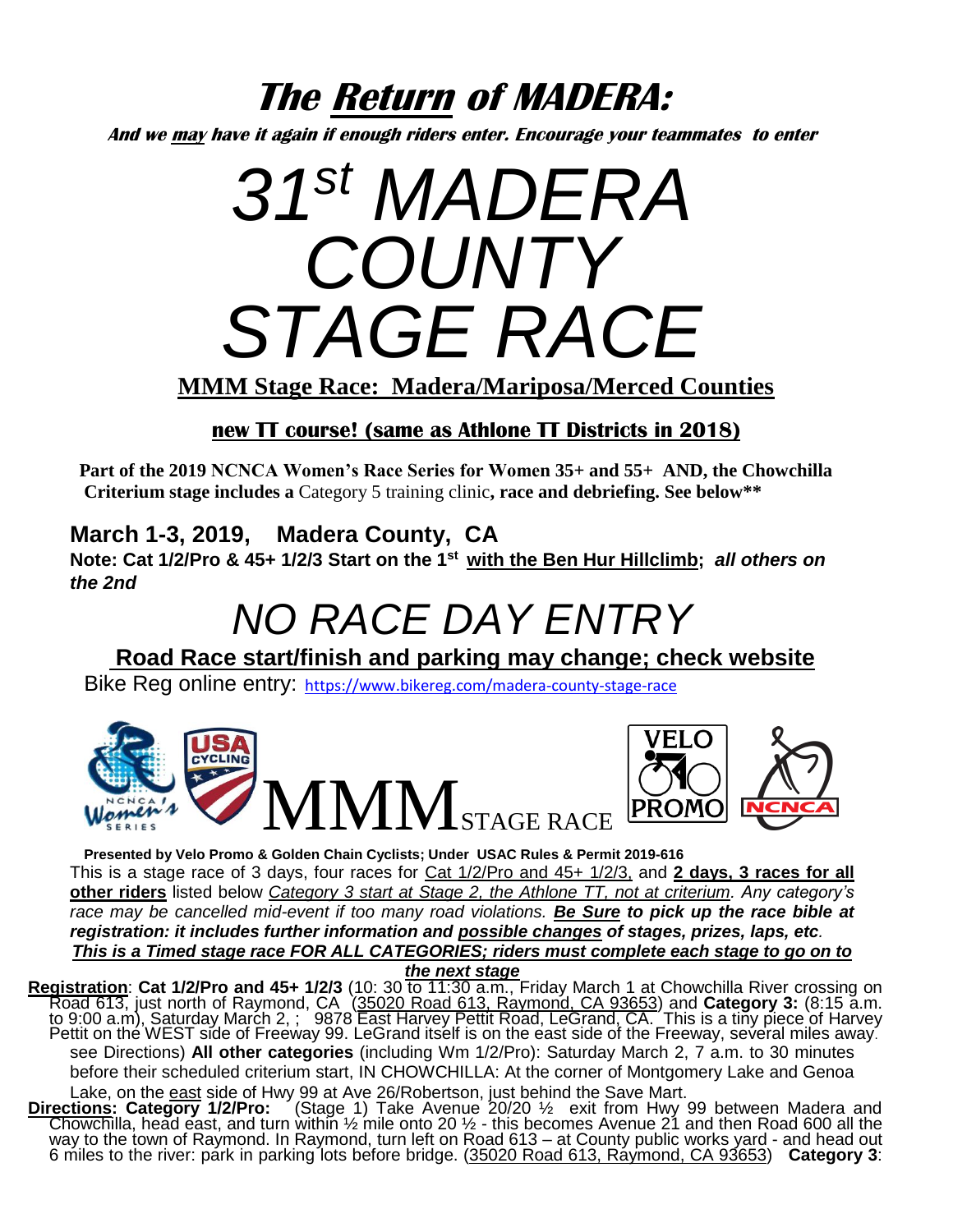Stage 3/Reg: ; 9878 East Harvey Pettit Road, LeGrand, CA. **Directions:** From Hwy 99 between Merced and Chowchilla, take the Plainsburg/Sandy Mush exit and turn west,. Turn immediately left onto road going back to the frontage road (Kahlon Rd). Turn right on Kahlon to parking

 **For all other categories** (including Wm 1/2/Pro): Stage 2/Reg:) IN CHOWCHILLA: At the corner of Montgomery Lake and Genoa Lake, on the east side of Hwy 99 at Ave 26/Robertson, just behind the Save Mart.

**Stage One:** *Ben Hur Hillclimb Time Trial* **Cat 1/2/pro and 45+ 1/2/3 Only.** Friday March 1. 10 mile hillclimb TT, using Ben Hur Road from the Madera/Mariposa county line to the top, at Silver Bar Road. One minute starts, course is rolling for 6 miles, and steep climb for 4 more. First rider at 12 noon. Start is ½ mile west of the parking area, at the Mariposa County line.

**Stages Two and Three**: *Madera Criterium and Sharon Time Trial*, Saturday March 2. Races held concurrently; be sure to be at the right site at the right time. **Criterium course** was new in 2016: **Chowchilla** Criterium: A 0.9 mile loop of flat city streets in an yet-unbuilt subdivision: New course: Triangle shape with two long straights and a series of chicanes (R-L-R, R-L-R), clockwise. Good to Excellent pavement, some botts dots/reflectors. Streets: Montgomery Lake, Genoa Lake, Mission, Vente, Conadria, Verdone, Kadota, Fig Tree and Montgomery Lake. **Athlone Time Trial is the same as the 2018 District TT course (but shorter), in Merced County just north of Chowchilla. A 15**  mile (7 <sup>1</sup>/<sub>2</sub> out and back) piece of Kahlon Road, flat, straight and wide with one small hill.

| <b>Criterium Schedule:</b>                                                          | <b>TT Schedule*</b>                                     |
|-------------------------------------------------------------------------------------|---------------------------------------------------------|
| Category 4 45 minutes: 7:30 a.m.                                                    | Category 3 1st rider: 9:00 a.m.                         |
| Category 5** 40 minutes: 8:20                                                       | Cat 1/2/Pro 1st rider 9:45 a.m.                         |
| Wm 4/5 & 35+ 40 minutes: 9:10                                                       | Mst 45+1/2/3 1 <sup>st</sup> rider: 10:30 a.m.*         |
| Wm 1/2/P, & 3 45 minutes: 9:50                                                      | Category 4 1 <sup>st</sup> rider: 12 noon. <sup>*</sup> |
| Mstr 35+ 4/5 40 minutes: 10:40                                                      | Category 5 $1st$ rider: 12:40 p.m. <sup>*</sup>         |
| Mstr 45+ 4/5 & 55+ 40 minutes: 11:30 Women 1 <sup>st</sup> rider: 1:10 <sup>*</sup> |                                                         |
| Mstr 35+ 1/2/3 40 minutes: 12:50                                                    | Mstr 35+ 4/5 1 <sup>st</sup> rider: 2:50 <sup>*</sup>   |
| Category 3 60 minutes: 1:40                                                         | Mstr 45+ 4/5 1 <sup>st</sup> rider 3:40 *               |
| Cat. 1/2/Pro 70 minutes: 2:40                                                       | Mst $55+$ 1st rider: $4:30^*$                           |
| Mstr 45+ 1/2/3 40 minutes: 4:00                                                     | Mst 35+ 1/2/3 1 <sup>st</sup> rider: 5:00*              |

\*Note: Start times for TT after 1/2/Pro may be changed; check at criterium registration for into. **\*\* Note**: NCNCA BRP **Category 5 training clinic** begins at 7:30; race includes a debriefing immediately following. To enter solely the clinic/race at Chowchilla, and not the stage race, contact [velopro1@sonnet.com.](mailto:velopro1@sonnet.com) All entrants in the Cat 5 stage race can participate in the clinic and debriefing, no extra charge.

#### **Stage Four**: *Daulton Road Race* Sunday March 3. Same start/ finish & parking area as last 14 years, but check website for changes or at race registration on Saturday). Current reg site on Hensley Road just north of Road 603, east of course loop. Directions and info in Race Bible (**pick up copy at race**

#### **registration)**  $F$ isat  $F$ light:

| FIISL FIIGHL                                                  |          |        |                                                                                               |  |  |  |  |  |
|---------------------------------------------------------------|----------|--------|-----------------------------------------------------------------------------------------------|--|--|--|--|--|
| Category 1/2/Pro 85 miles                                     |          | 5 laps | 8:00                                                                                          |  |  |  |  |  |
| Mst 35+ 1/2/3                                                 | 68 miles | 4 laps | 8:05                                                                                          |  |  |  |  |  |
| Mst 45+ 1/2/3                                                 | 68 miles | 4 laps | 8:10                                                                                          |  |  |  |  |  |
| Category 4                                                    | 68 miles | 4 laps | 8:15                                                                                          |  |  |  |  |  |
| Mst 55                                                        | 51 miles | 3 laps | 8:20                                                                                          |  |  |  |  |  |
| Women 35+/55+* 51 miles                                       |          | 3 laps | 8:30                                                                                          |  |  |  |  |  |
|                                                               |          |        | Second Flight: NOTE later races may start early if small numbers; check at Criterium reg desk |  |  |  |  |  |
| Category 3                                                    | 68 miles | 4 laps | 11:00                                                                                         |  |  |  |  |  |
| Category 5                                                    | 51 miles | 3 laps | 11:05                                                                                         |  |  |  |  |  |
| Women 1/2/P                                                   | 68 miles | 4 laps | 11:10                                                                                         |  |  |  |  |  |
| Women 3                                                       | 68 miles | 4 laps | 11:15                                                                                         |  |  |  |  |  |
| Mst 35+ 4/5                                                   | 51 miles | 3 laps | 11:20                                                                                         |  |  |  |  |  |
| Mst $45+4/5$                                                  | 51 miles | 3 laps | 11:25                                                                                         |  |  |  |  |  |
| Women 4/5                                                     | 51 miles | 3 laps | 11:30                                                                                         |  |  |  |  |  |
| *Women 55+ will be picked out for NCNCA Women's Series Points |          |        |                                                                                               |  |  |  |  |  |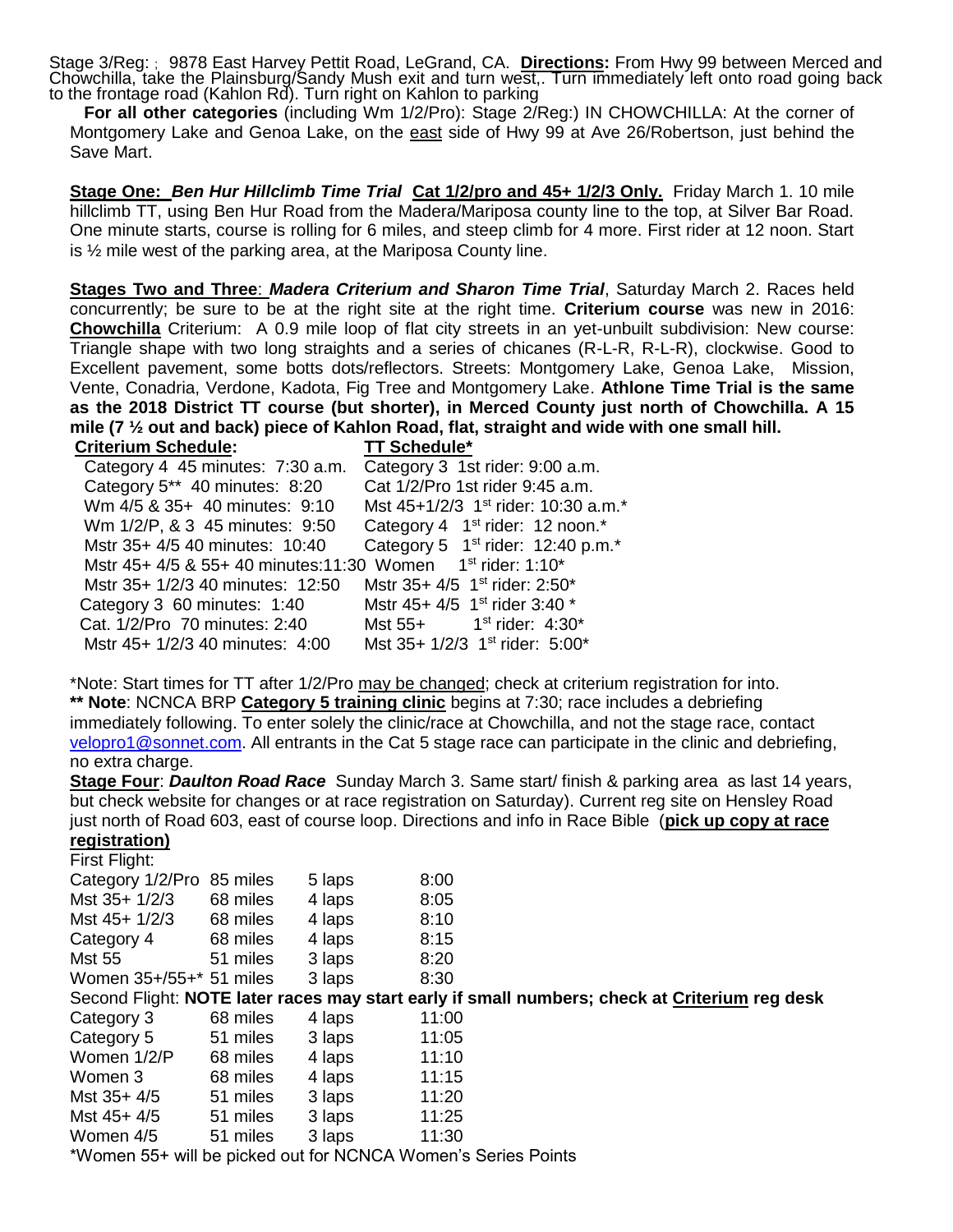**Course**: 17 mile mostly flat loop with a series of short hills on one side. Mostly good pavement except 2 1/2 mile rough pavement section). 2/5 of course is closed to traffic.: Open sections are one-lane racing required!!! Finish Line is at the top of the next to last climb, NE corner of the course, near Lake Hensley. Road Loop: Road 600, Ave 21, Road 28 ½, Road 602, Road 603, Road 600, All northeast of Madera and East of Chowchilla. Parking and Check in at Lazy E Ranch, below the Hensley Lake Dam, on Road 407, just north of Road 603, Raymond, CA 93653, More info in race bible at registration. Be sure to pick one up!

| <b>Events</b>                | Fee   |       | Prize value | places | limit |    |
|------------------------------|-------|-------|-------------|--------|-------|----|
| Category 4                   | \$100 | \$100 |             | 6      | 75    |    |
| Women 3                      | \$100 | \$100 |             | 6      | 50    |    |
| Mst 35+1/2/3                 | \$100 | \$200 |             | 6      | 75    |    |
| Category 5                   | \$90  | 0     |             | 6      | 50    |    |
| Category 3                   | \$100 | \$200 |             | 6      | 75    |    |
| Mst 35+ 4/5                  | \$100 | \$100 |             | 6      | 75    |    |
| Mst 45+ 4/5                  | \$100 | \$100 |             | 6      | 75    |    |
| Wm 35+/55+                   |       | \$100 | \$100       |        | 6     | 50 |
| Wm 1/2/Pro                   | \$100 | \$499 |             | 10     | 50    |    |
| Women 4/5                    | \$90  | \$100 |             | 6      | 50    |    |
| Mst 45+1/2/3                 | \$100 | \$200 |             | 6      | 75    |    |
| Mst 55+                      | \$100 | \$100 |             | 6      | 50    |    |
| Category 1/2/Pro \$100 \$499 |       |       |             | 10     | 75    |    |

#### **How to Enter**: *NO RACE DAY ENTRY; No entry after Wednesday 2/27*

 ---**via On-line** at [www.bikereg.com,](http://www.sportsbaseonline.com/) from now to February 24 2019 for above fees plus on-line surcharge. From Feb 25-Feb 27, the fee is \$10 additional. **No entry of any kind after 11:59 pm February 27 (no matter whether your field is full or not)**. You'll need to sign and date your entry form/release at race registration desk.

 **---By Mail**: You may still enter by mail, but if a group is filling, go on-line. By mail, send standard USAC entry form/release along with fee above (if Postmarked by Friday February 22 to Velo Promo/Madera, 19780 Soulsbyville Road, Soulsbyville, CA 95372. **No post entry**. Note: indicate what category you are entering on check or form. Entries for several races in one envelope ok, but be sure to list race names on the outside. Envelopes without names of races on the outside may go to the wrong race. Mail in entries will not be processed until after the opening of online reg.

**---At Race**: **No entry at the race**, this is a pre-entry race only.

 2019 USAC license required (available at race). One day licenses are available only for Cat 5 or Women 5 . Entry fees include \$1 NCNCA and \$4.00 USAC per day insurance surcharges. Numbers will be provided.

Credits: Credit for another VP race will be given if we are notified at [tech@bikereg.com](mailto:tech@bikereg.com) by 5 pm PST Wednesday 2/27 that you can't compete. No credit issued if you plan to enter another race instead; no cash refunds. No substitutions for cancellations (you can't have another rider replace you for your entry). Send e-mail for credit to **tech@bikereg.com** 

**Champion Discounts**: Champions pay normal fees up front; Current NorCal/Nevada District Road Race Champions and National Road Champions will get a refund at the reg desk of all but \$4/day USAC surcharges per day if 1) their entry is received by the deadline above and 2) they ride in the category they won the championship in (Master Champions may ride down in age, and ride for USAC surcharges, and Juniors may ride up. District jersey is not required

**Rules/Notes**: Free lap in criterium; bring wheels. Timed stage race for all categories. Road Race is mostly half of roadway; disqualification &/or event halt for centerline violations. *Follow Vehicles and course marshals needed: Get an entry discount (partial refund at race reg) for providing same. Conract [velopro1@sonnet.com](mailto:velopro1@sonnet.com) for info*

More Information: May be available at (209) 533-4996 Email (best) : [velopro1@sonnet.com](mailto:velopro1@sonnet.com)